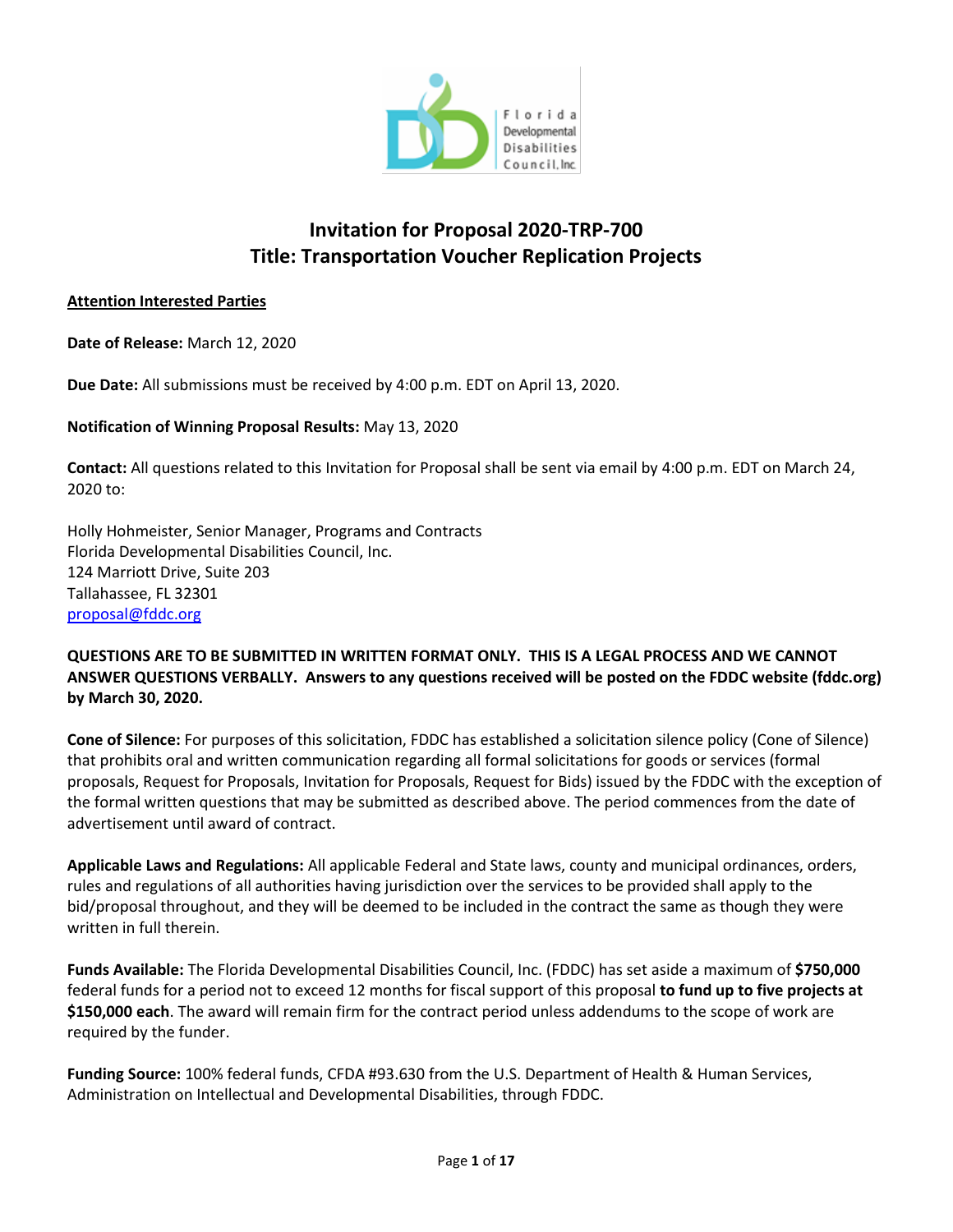**Ineligible Entities:** Federal regulations limit and restrict the ability of individuals or entities debarred or suspended by a Federal Agency from doing business with, or contracting for the use of federal funds with, the Council. See 29 CFR, Part 98; 45 CFR, Part 76.

The two original Transportation Voucher Pilot projects funded by the Florida Developmental Disabilities Council, Inc., and the Florida Department of Transportation in 2016 and/or 2017 are ineligible to apply.

**Evaluation of Award:** All proposals received by the due date and time will be evaluated by the FDDC. Each submitted proposal that is responsive as determined by FDDC by meeting the minimum qualifications and price will be reviewed and scored according to the criteria set forth in the Invitation for Proposals by a scoring committee. The Council will then undertake a risk review of the offeror for each proposal scoring over a 70. This review will consist of three components: (1) a self-assessment of risk completed by the applicant; (2) inherent risk assessment; and (3) an assessment of prior performance if the offeror has previously contracted with the Council.

An offeror will receive a rating of LOW, MODERATE, or HIGH for each applicable component. A rating of HIGH risk does not preclude the offeror from receiving the subaward if determined appropriate under the circumstances by the Council's State Plan Committee; however, the ratings may be used to determine which subawards may require specific award conditions, closer supervision and/or more detailed monitoring strategies. The Council's State Plan Committee may also choose not to fund an award based upon the risk assessment if it determines that elevated risk will adversely affect the Council's ability to fulfill its duty as a steward of federal funds.

The Council's State Plan Committee will utilize the Risk Assessment ratings in addition to the score received from the scoring committee as part of the evaluation in its decision to fund the subaward. The State Plan Committee will review the risk assessment ratings for the top-scoring offeror and determine whether or not to fund the top-scoring proposal. If the top scoring proposal is not funded because the Risk Assessment has been determined to be too great by the Council's State Plan Committee or if negotiations with the top scoring offeror are unsuccessful, the proposal will no longer be considered, and the State Plan Committee may review the risk assessment ratings for the second highest scored proposal and determine whether or not to fund the proposal. This process will continue until a subaward is made, or until the State Plan Committee recommends otherwise. Please note that the State Plan Committee may use the prior performance ratings for proposers with a history of contracting with the Council as the deciding factor of an award based on specific experiences of compliance/non-compliance with Council guidelines.

The FDDC reserves the right to reject any or all proposals. No work shall begin until a contract is executed by the FDDC.

**Project Contract Type:** Cost reimbursement based on review of deliverables that demonstrates a satisfactory level of performance and expenditures.

**Project Contract Period:** All work shall be completed within 12 months of the contract execution date.

#### **Background and Purpose of Proposal**

Access to affordable and reliable transportation services continues to be a top-ranked barrier to full participation in the community by Florida's citizens with intellectual and developmental disabilities. Key barriers include limited access to on-demand, 24 hour a day service; limited availability of transportation for a variety of trip purposes; and cost prohibitive trip charges. These factors impede the ability of individuals with intellectual and developmental disabilities to secure employment, pursue postsecondary education or training, and access the greater community for the purposes of shopping, dining, paying bills, and engaging in recreational and leisure activities.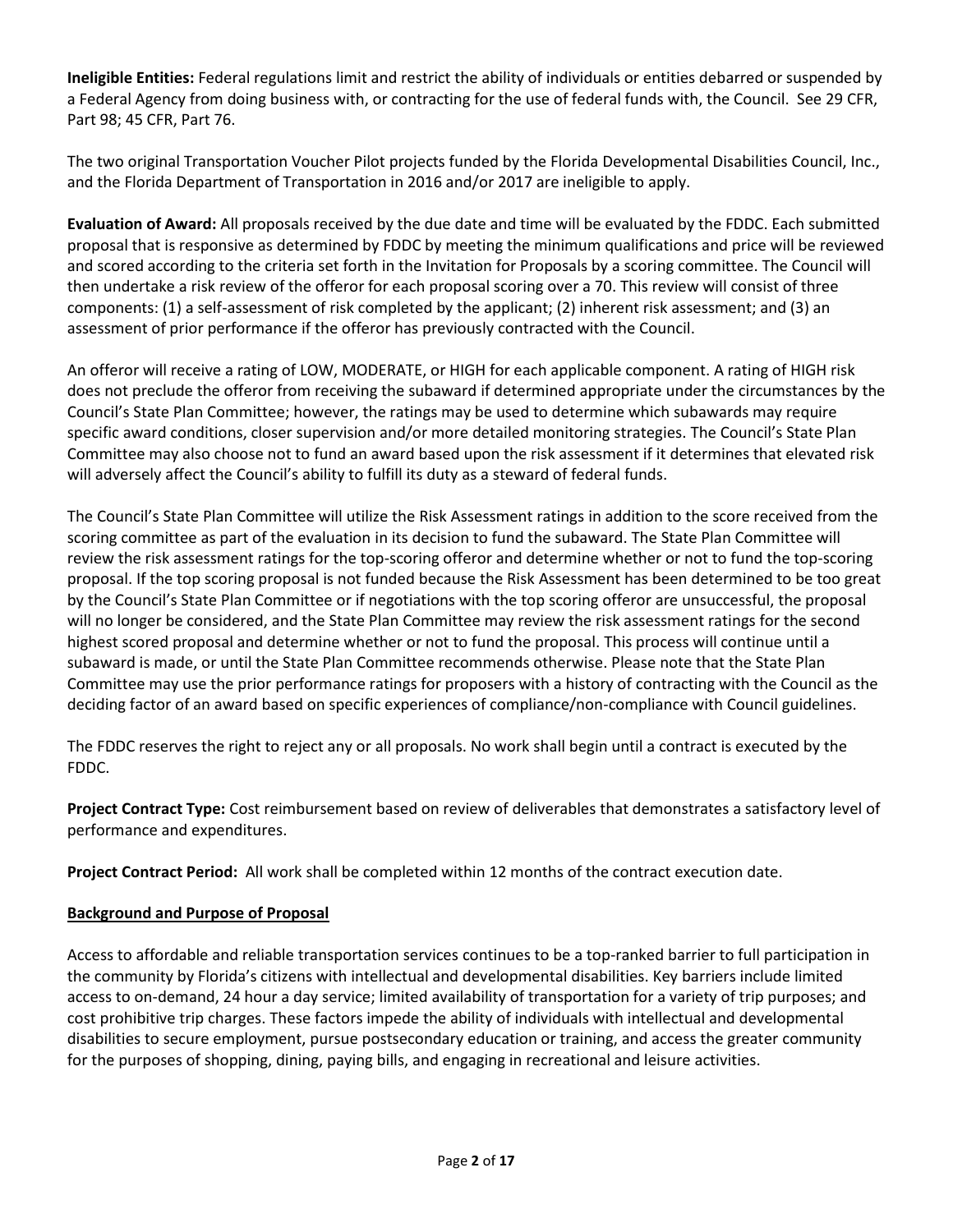In 2016-17, the Florida Developmental Disabilities Council, Inc., in collaboration with the Florida Department of Transportation, funded two pilot transportation voucher projects that were designed to provide greater transportation options for Florida's residents with intellectual and developmental disabilities.

The Hillsborough Area Regional Transit Authority (HART) was one of the two pilot projects funded. The successful outcomes of the HART model, known as the HARTPlus Customer Choice Voucher Program, have led the Council to make funding available to replicate the project implemented in Hillsborough County in up to five additional counties or areas (e.g., a consortium of counties such as Leon, Gadsden, Jefferson) of Florida. Each of the five most responsive and responsible proposals, submitted for an individual county or as a consortium of counties, will be funded at a maximum of \$150,000.

The HARTPlus Customer Choice Voucher Program provides door-to-door transportation for people with disabilities and needs that prevent them from using the HART local fixed route buses. Key elements of the HARTPlus Customer Choice Voucher Program are described below, along a summary of their successful outcomes.

- Procurement
	- o HART procured Yellow Cab of Tampa to deliver the HARTPlus Customer Choice Voucher Program's transportation service.
- Pricing
	- o HART covers \$16.00 per trip.
	- o The customer pays \$4.00 per trip or uses the HART Voucher.
	- o The total trip cost is \$20.00 for trips up to 7.6 miles.
	- $\circ$  Customers are responsible for any additional cost over \$20.00, and costs are negotiated with bookings.
- Process for Payment and Quality Assurance
	- o HART receives a monthly invoice from the vendor.
	- o HART verifies trips and vouchers from clients who used the service.
	- o Quality assurance calls are made for 10% of all trips.
- Outcomes
	- o HART increased their service availability from ¾ mile trips to 7.6 mile trips; from three day notice for trips to 24-hour transportation availability; and significantly improved access to the greater community for riders.
	- $\circ$  At the culmination of the one year project funded collaboratively by the Florida Developmental Disabilities Council, Inc. and the Florida Department of Transportation at a total of \$150,000, HART reported 27,813 trips at \$16.00 a trip; an operational cost of \$445,008 versus past history of \$1,001,268 through other means; and a total savings of \$556,260 with 8% growth.
	- o HART exceeded projected expectations for trips, including wheelchair trips; fully established a reservation call center; established a customer complaint process; and provided sensitivity training for the vendor.
	- $\circ$  The project has been sustained long-term, and recent data reflect an average of 7,000 trips per month and an estimated 3.3 million in cost savings since the inception of the project.

This project seeks to replicate the HARTPlus Customer Choice Voucher Program in up to five additional counties/areas of Florida. The Council intends to fund the top five responsive and responsible proposers in the amount of \$150,000 each to replicate the HART model, or new models similar in scope, in communities with or without a public transportation system. The Council's ultimate desired outcome is to attain innovative transportation options in five additional counties or areas (e.g., consortium of counties) of the state that will provide evidence of increased access to the community and satisfaction with transportation services for two or more life activities (e.g.,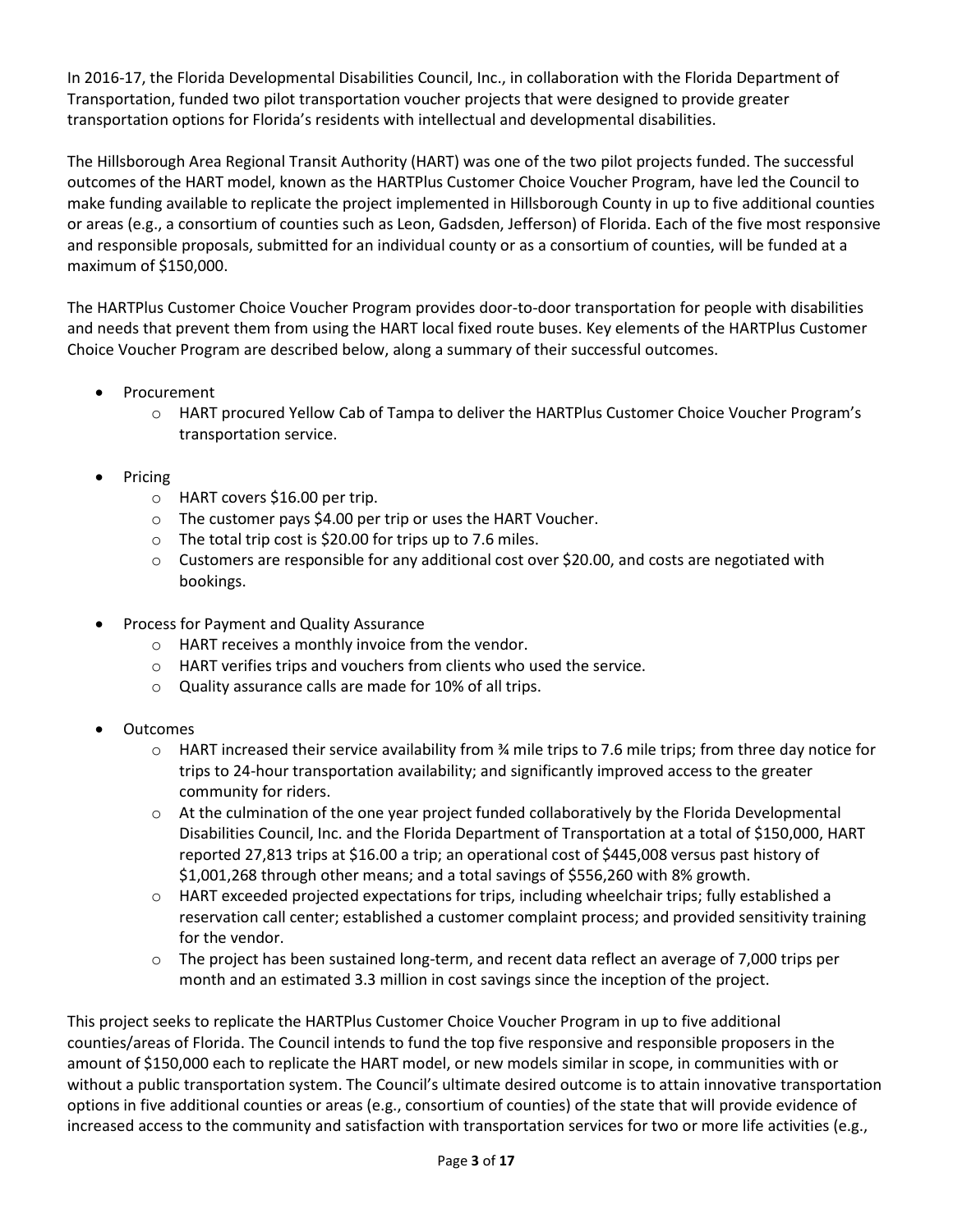employment, postsecondary education or training, recreation, leisure activities, shopping) for individuals with intellectual and developmental disabilities.

The FDDC is seeking entities to apply who meet the following qualifications and can demonstrate the ability to fulfill the scope of work outlined in this proposal by describing specific details of proposed plans for implementing the scope of work, including timelines and identification of staff and/or transportation providers who will perform and provide oversight for the scope of work within the Transportation Voucher Replication Project Work Plan Template, provided as a separate, editable document, and available on the Council's website at [https://www.fddc.org.](https://www.fddc.org/)

#### **Preferred Qualifications:**

- 1. Have relevant experience in
	- a. Transportation mobility delivery and management.
	- b. Providing transportation services to individuals with disabilities, preferably individuals with intellectual and developmental disabilities, as defined in Appendix A of this proposal, and working with family members and human service agencies in coordinating transportation for individuals with disabilities.
	- c. Providing sensitivity or disability awareness training for staff and vendors who will directly coordinate or deliver the transportation service.
	- d. Collecting and reporting data on key outcomes of service provisions (e.g., number of trips provided, purpose, cost, number of unique riders), including customer satisfaction with transportation services.
	- e. Increasing the capacity of the transportation system, or established partnerships for building capacity, to implement the program and ensure long-term sustainability.

#### **Scope of Work and Services to be Provided:**

- **1. Develop a Transportation Voucher Replication Program similar in scope to the HARTPlus Customer Choice Program.**
	- **a. Identify targeted estimates and descriptions for the program.**
		- 1. Identify approximate number of individuals to be served.
		- 2. Identify approximate number of trips to be provided (i.e., daily, monthly, annually).
		- 3. Describe how the individuals to be served compares with current services and quantify how current services will be improved.
		- 4. Describe anticipated hours that service will be available (i.e., hours per day, days per week).
		- 5. Describe service coverage area for proposed project.

#### **b. Develop transportation provider(s) selection process.**

- 1. Describe the capacity and availability of transportation providers that currently serve the area.
- 2. Describe the types of transportation providers you plan to use with your voucher program.
- 3. Describe Request for Proposals or Request for Bids process (if applicable).
- 4. Describe planned contractual arrangements with transportation provider(s).
- 5. Describe minimum vehicle operator requirements/qualifications.
- 6. Identify how background and motor vehicle record check processes and details will be implemented and maintained.

#### **c. Establish eligibility, registration, and reservation procedures.**

- 1. Describe eligibility requirements and certification process to be used, including application.
- 2. Describe passenger registration process.
- 3. Describe trip reservation process.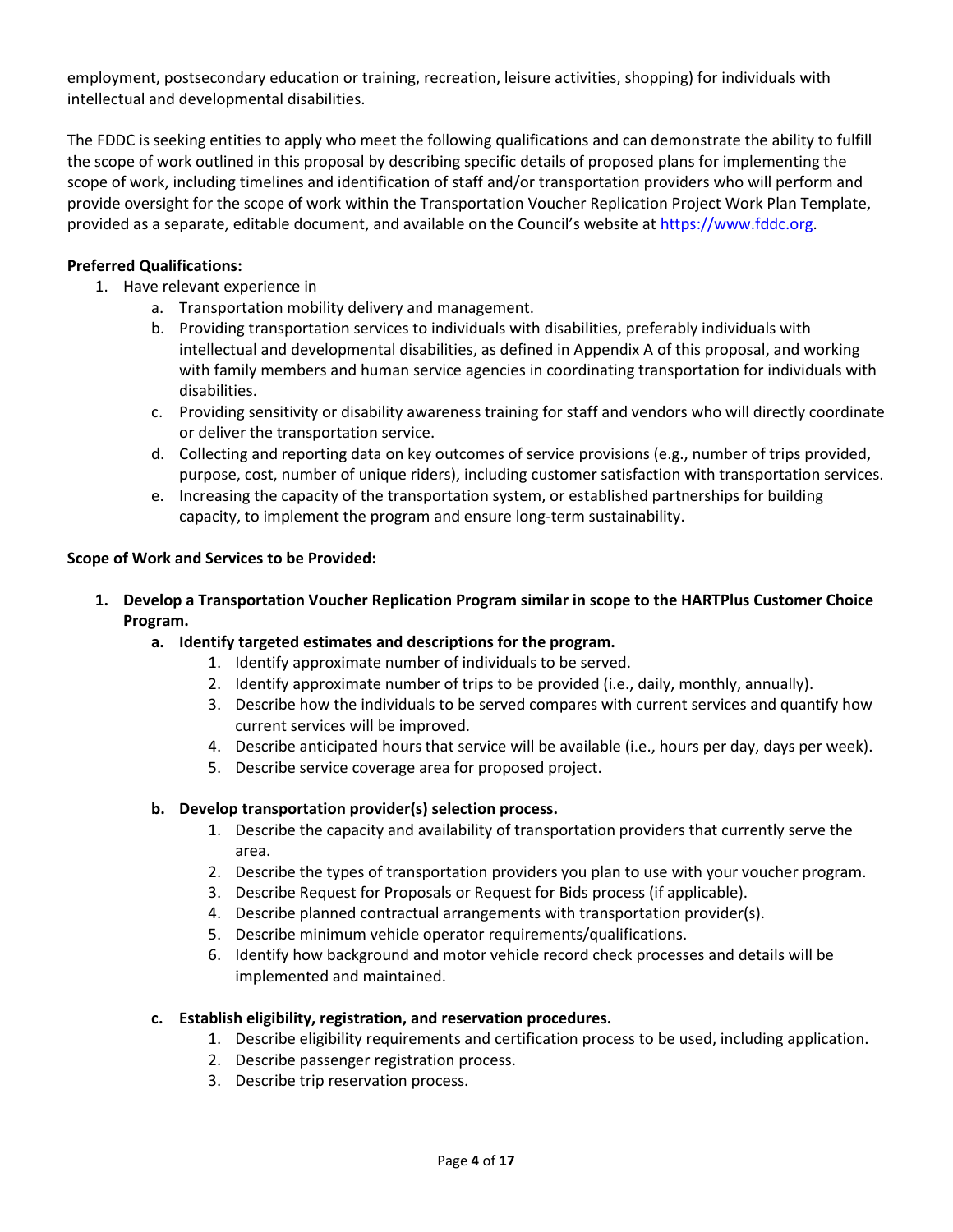#### **d. Develop Transportation Voucher instrument and associated procedures.**

- 1. Describe proposed voucher instrument and how the voucher will be used.
- 2. Define the voucher distribution process.
- 3. Identify cost to the passenger (if applicable).
- 4. Describe invoicing and reimbursement process for providers and volunteer drivers (if applicable).
- 5. Describe accounting safeguards to ensure the use of vouchers for approved purposes.
- **e. Describe plans for delivering sensitivity or disability awareness training to staff and transportation providers.**
	- 1. Describe existing and planned practices for delivering sensitivity or disability awareness training to staff and transportation providers.

#### **f. Develop and implement marketing and outreach efforts.**

- 1. Identify type of marketing tools to be developed (e.g., fact sheets, brochures, flyers, online information).
- 2. Describe proposed methods for disseminating marketing tools and overall outreach efforts.
- **g. Ensure quality assurance procedures are developed and in place prior to project implementation.**
	- 1. Describe measures to ensure the transportation voucher program is operated in the most safe and responsive manner.

#### **2. Implement all procedures and deliver transportation voucher services.**

**a. Submit bi-monthly record of travel trips provided.**

#### **3. Evaluate project effectiveness.**

- **a. Ensure a customer service program is developed and includes a complaint resolution and grievance process and assesses customer satisfaction.**
	- 1. Describe the proposed complaint resolution and grievance process.
	- 2. Develop surveys and an interview process to evaluate effectiveness of the project and satisfaction with transportation services, including driver awareness and trip reservation process.
	- 3. Implement surveys and interview process with riders.

#### **b. Evaluate overall project and submit a final report to minimally include:**

- 1. Evidence of services provided.
- 2. Customer satisfaction with transportation services, including driver awareness and trip reservation process.
- 3. Key measures of service provisions:
	- a. Number of trips provided
	- b. Purpose/types of trips
	- c. Cost of trips and analysis of cost savings
	- d. Number of unique riders
- **4. Develop and submit a long-term sustainability plan to continue the voucher program beyond Council funding.**
	- **a. Describe preliminary plans for long-term sustainability.**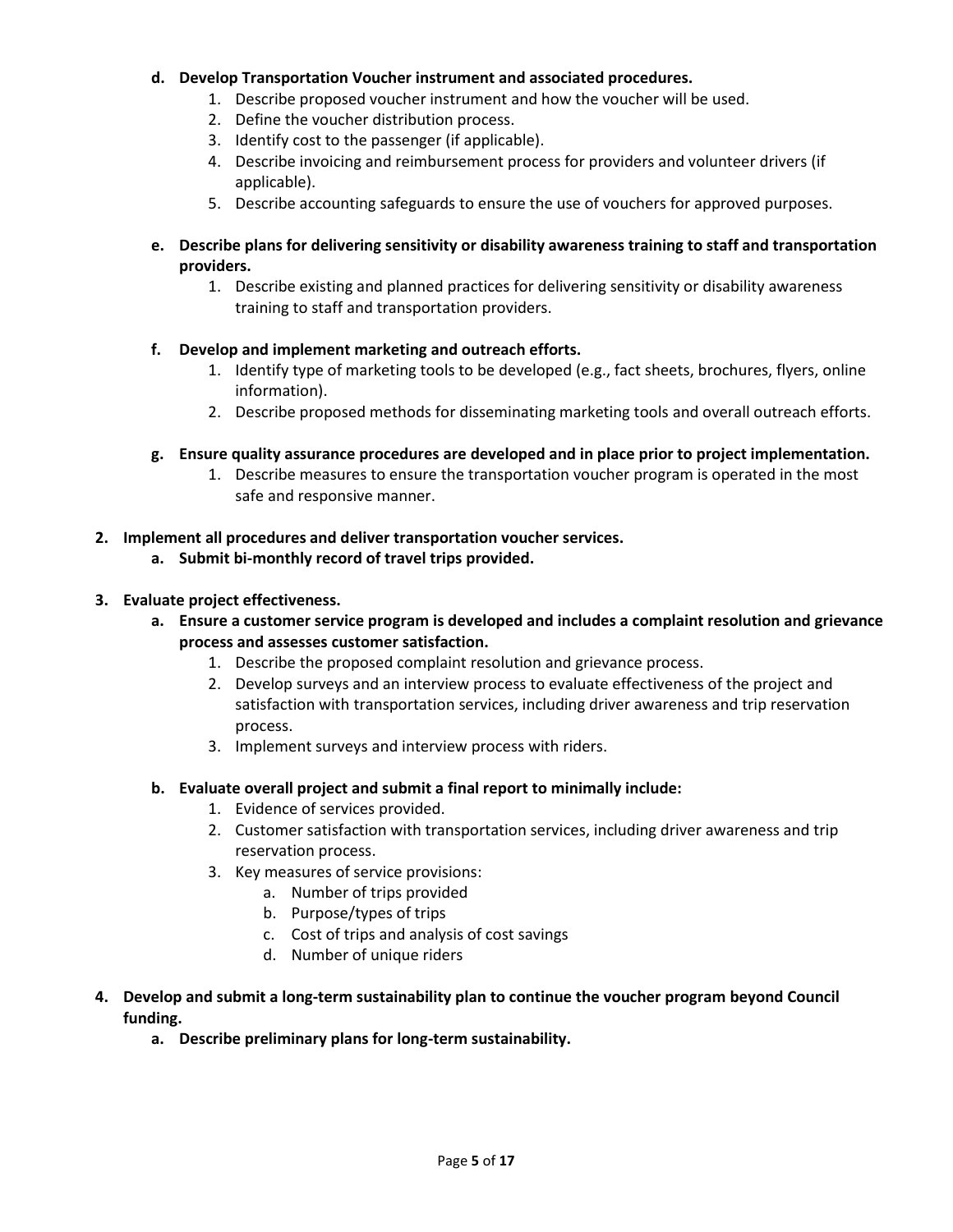#### **Sections for Offeror to Complete**

#### **Section 1**: Offeror Contact Information

Include the following contact information: Name of organization replying to invitation for proposal address (including city, state, and zip code); phone number; contact person's name, title, and email address; Tax Identification Number (TIN); and an original signature of the person authorized to submit the proposal.

**Section 2:** Describe the organizational capacity of the offeror to meet the specified qualifications, address the need/purpose of this project, and complete the scope of work and services to be provided as described on pages two through five of this Invitation for Proposal.

The proposer must complete the Transportation Voucher Replication Project Work Plan Template, provided as a separate, editable document, and available on the Council's website at [https://www.fddc.org](https://www.fddc.org/) to describe their unique plans for implementing the scope of work, timeframes for completing the scope of work, and staff and/or transportation providers who will perform the scope of work.

**Section 3**: Provide the name of key staff who will work on the project, including educational background, length of time with the organization, and current title. Attach current resume or curriculum vitae (CV) of each team member to be involved in the project.

**Section 4**: Provide an all-inclusive cost to conduct work and a brief budget narrative using the attached format on page eight. Indirect cost cannot exceed ten percent (10%) of total salary and fringe benefits unless the entity has an approved federally recognized negotiated indirect cost rate in accordance with the Uniform Guidance.

Calculate total hours to complete work and provide an hourly rate and total of hours for each team member involved. The budget narrative should explain and demonstrate that each entry on the line item budget is allowable, reasonable, and necessary. **The funds requested from FDDC must remain within the identified range of available funding of \$150,000 per county or area (e.g., consortium of counties).** The budget and budget narrative must present a cost-effective funding level for achieving the purpose of the project. **Costs must be in accordance with 2 CFR Part 200 Uniform Administrative Requirements, Cost Principles, and Audit Requirements of Federal Awards (Uniform Guidance)** [https://www.gpo.gov/fdsys/pkg/CFR-2017-title2-vol1/xml/CFR-2017-title2-vol1-part200](https://www.gpo.gov/fdsys/pkg/CFR-2017-title2-vol1/xml/CFR-2017-title2-vol1-part200-subpartE.xml) [subpartE.xml.](https://www.gpo.gov/fdsys/pkg/CFR-2017-title2-vol1/xml/CFR-2017-title2-vol1-part200-subpartE.xml)

All proposed budget items and amounts are subject to final approval.

**Section 5:** Provide a list of references for all relevant and related work performed over the past five years, including a contact name, phone number, and email address for each reference. The references should describe the type of work conducted and when it was undertaken and completed. At a minimum, two (2) references will be contacted to obtain recommendations of the offeror's performance.

**Section 6:** Provide completed required Forms 1-5 with an original signature for each form.

#### **Format for Submission**

Offeror shall submit a written narrative answering each section in the "Sections for Offeror to Complete" (all six sections must be completed with section headings in the order listed above). Use a 12 point Arial font size, 1.5 space, and limit your response to 10 numbered pages, not including resumes, curriculum vitaes, references, and required forms. Attachments beyond the required forms identified in Sections 3 and 6 will only be used to support the IFP requirements. An original and seven (7) hard copies of your response and attachments are required. All submissions must be marked with the Invitation for Proposal #2020-TRP-700.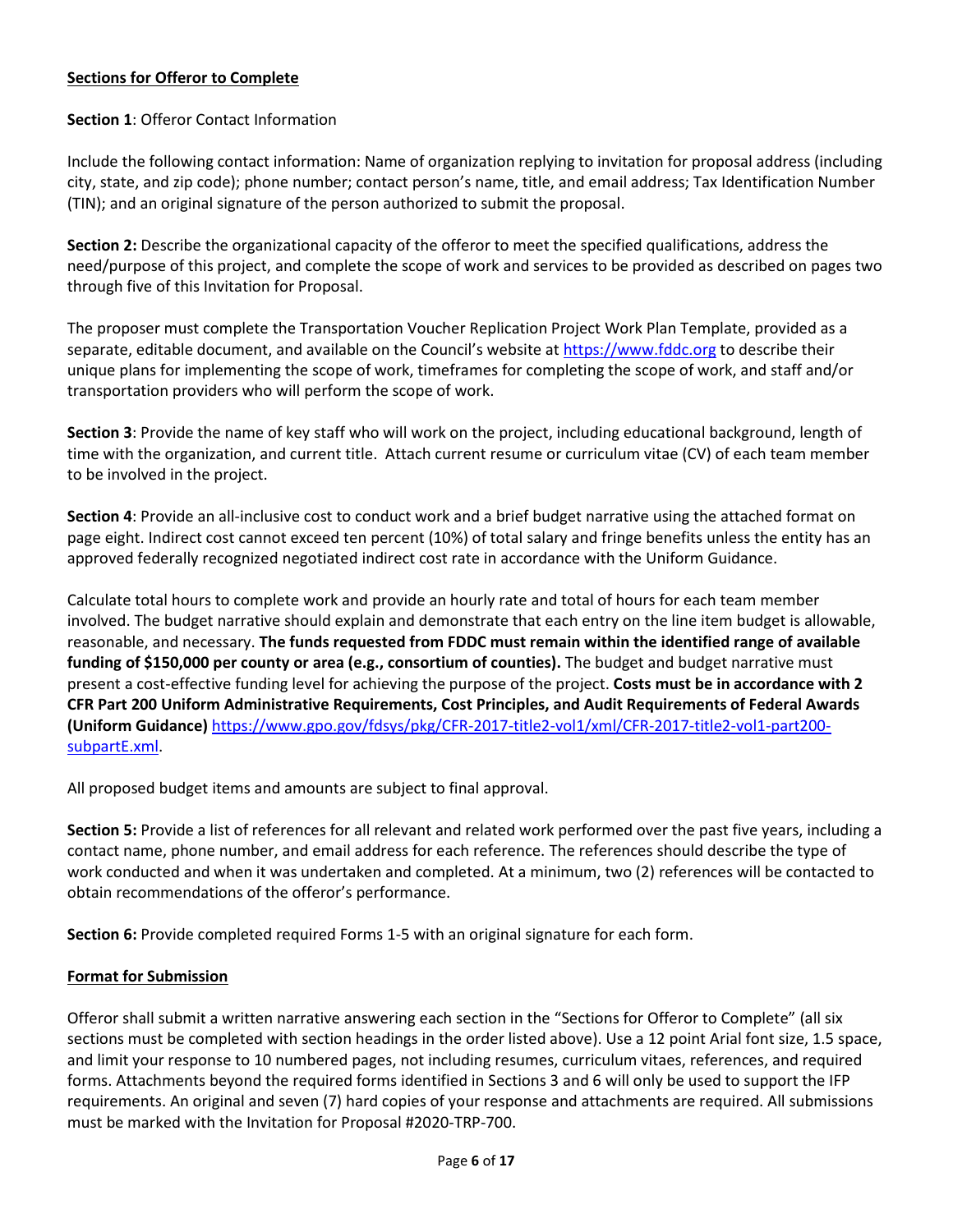**Due Date:** All submissions must be received by 4:00 p.m. (EDT) on April 13, 2020.

**Submit proposal to:** Holly Hohmeister, Senior Manager, Programs and Contracts Florida Developmental Disabilities Council, Inc. 124 Marriott Drive, Suite 203 Tallahassee, FL 32301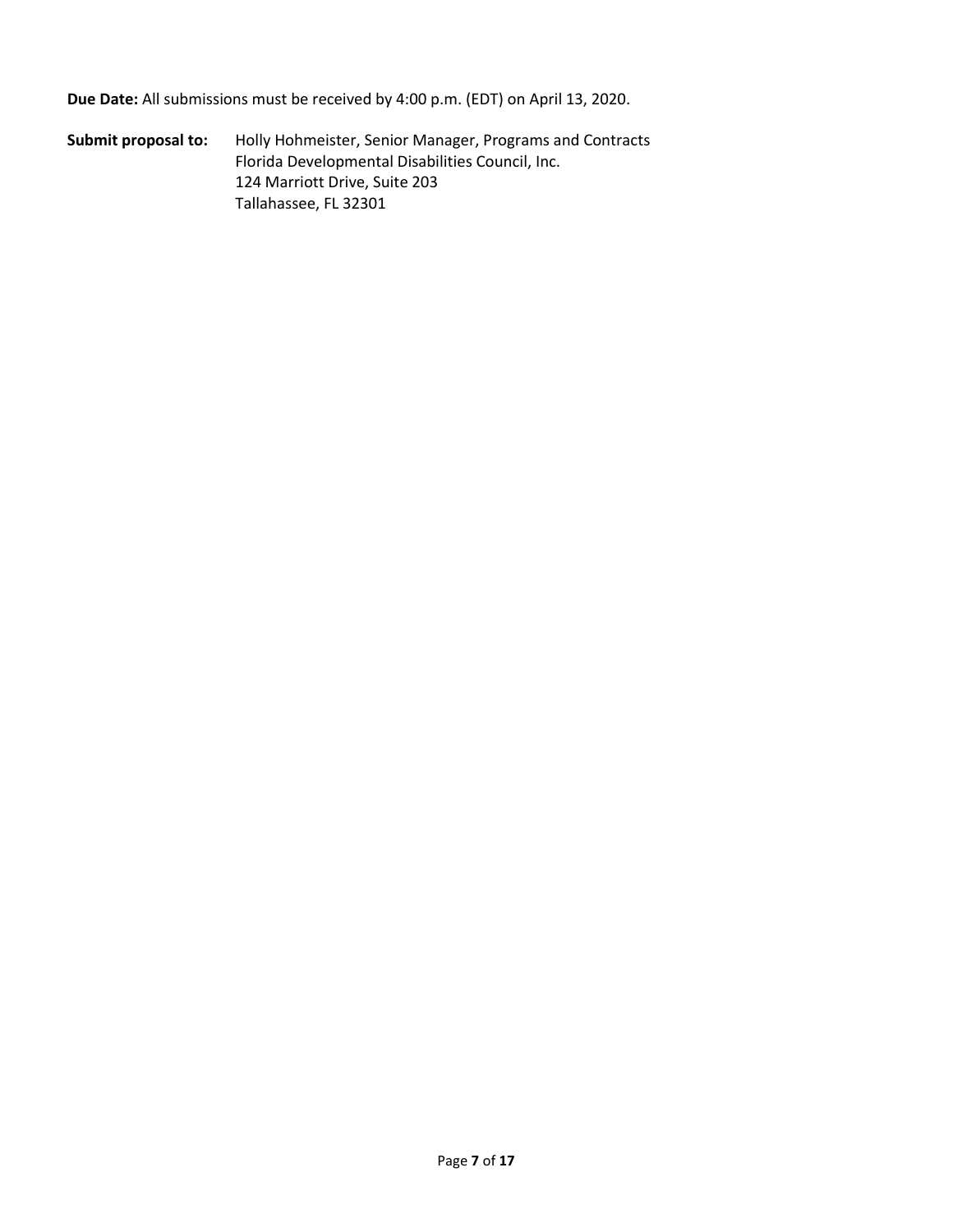# **BUDGET REQUEST FORMAT**

| <b>BUDGET ITEM</b>                                                             | <b>FDDC</b><br><b>REQUESTED</b><br><b>FUNDS</b> | <b>BUDGET NARRATIVE</b> |
|--------------------------------------------------------------------------------|-------------------------------------------------|-------------------------|
| Salary                                                                         |                                                 |                         |
| <b>Benefits</b>                                                                |                                                 |                         |
| Transportation<br>Provider<br>Payments                                         |                                                 |                         |
| Marketing (i.e.,<br>design and<br>printing) of<br>Outreach<br><b>Materials</b> |                                                 |                         |
| <b>Indirect Costs</b>                                                          |                                                 |                         |
| Other: Describe<br>any other budget<br>items listed.                           |                                                 |                         |
| <b>TOTAL</b>                                                                   | $\overline{\$}$                                 |                         |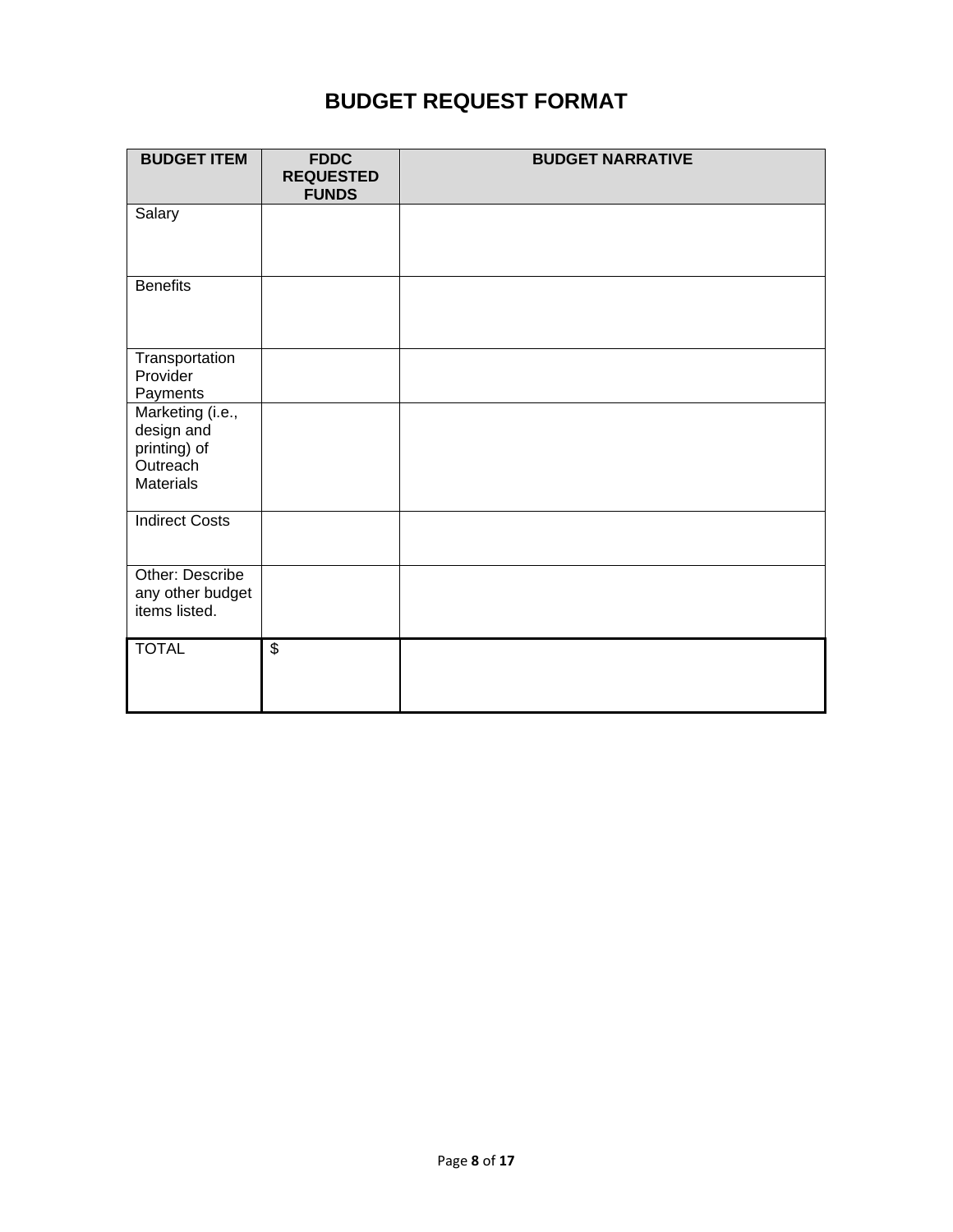#### **Mandatory Terms and Conditions for Procurement**

- **1. Certification of Disbarment and Suspension:** Authorized signature required on Form #1.
- **2. Conflict of Interest:** Authorized signature required on Form #2.
- **3. Cone of Silence:** Authorized signature required on Form #3.
- **4. Indemnification and Hold Harmless:** Authorized signature required on Form #4.
- **5. Self-Assessment of Risk**: Completed self-assessment with authorized signature required on Form #5.

#### **6. Termination:**

a. Termination at Will.

This contract may be terminated, without cause, by either party upon no less than thirty (30) calendar days notice, in writing, unless a lesser time is mutually agreed upon by both parties. Said notice shall be delivered by certified mail, return receipt requested, or in person with proof of delivery.

- b. Termination Because of Lack of Funds. In the event funds to finance this contract become unavailable, the Council may terminate the contract upon no less than twenty-four (24) hours notice, in writing, to the Provider. Said notice shall be delivered by certified mail, return receipt requested, or in person with proof of delivery. The Council shall be the final authority as to the availability of funds. c. Termination for Breach.
	- This contract may be terminated by the Council for non-performance by the Provider upon no less than twenty-four (24) hours notice, in writing, to the Provider. Said notice shall be delivered by certified mail, return receipt requested, or in person with proof of delivery. Waiver of breach of any provisions of this contract shall not be deemed to be a waiver of any other breach and shall not be construed to be a modification of the terms of this contract. The provisions herein do not limit the Council's right to remedies at law or in equity, or to damages.

#### **7. Records and Documentation:**

- a. The provider shall keep and maintain public records required by public records laws for a minimum of three (3) years following the end date of the contract.
- b. Upon request from the Council, the provider will provide a copy of the requested records or allow the records to be inspected or copied within a reasonable time, at a cost that does not exceed the guidelines of Chapter 119, Florida Statutes.
- c. The provider shall ensure the public records that are exempt or confidential and exempt from public record disclosure requirements are not disclosed, except as authorized by law for the duration of the contract term and following completion of the contract if the contractor does not transfer the records to the Council.
- d. The provider shall not use or disclose any information concerning a recipient of services under this contract for any purpose not in conformity with state regulations and federal law or regulations (45 CFR s. 205.50), except upon written consent of the recipient, or the responsible parent or guardian when authorized by law.
- e. The provider is responsible for maintaining documentation of all tasks and deliverables under this contract. Records and documentation of events sponsored under this contract include, but are not limited to, the agendas, meeting minutes, conference calls, Best Practices Manual, brochures, handouts, sign-in sheets, evaluations, survey reports, and documentation of printed materials.
- f. The provider agrees to retain all records of individuals receiving services, financial records, supporting documents, statistical records, and any other documents (including electronic storage media) pertinent to this contract for a period of three (3) years after termination of the contract, or if any audit has been initiated and audit findings have not been resolved at the end of three (3) years, the records shall be retained until resolution of the audit findings. The provider will cooperate with the Council to facilitate the duplication and transfer of any said records or documents during the required retention period.
- g. Upon completion of the contract, the provider may transfer, at no cost, to the Council all public records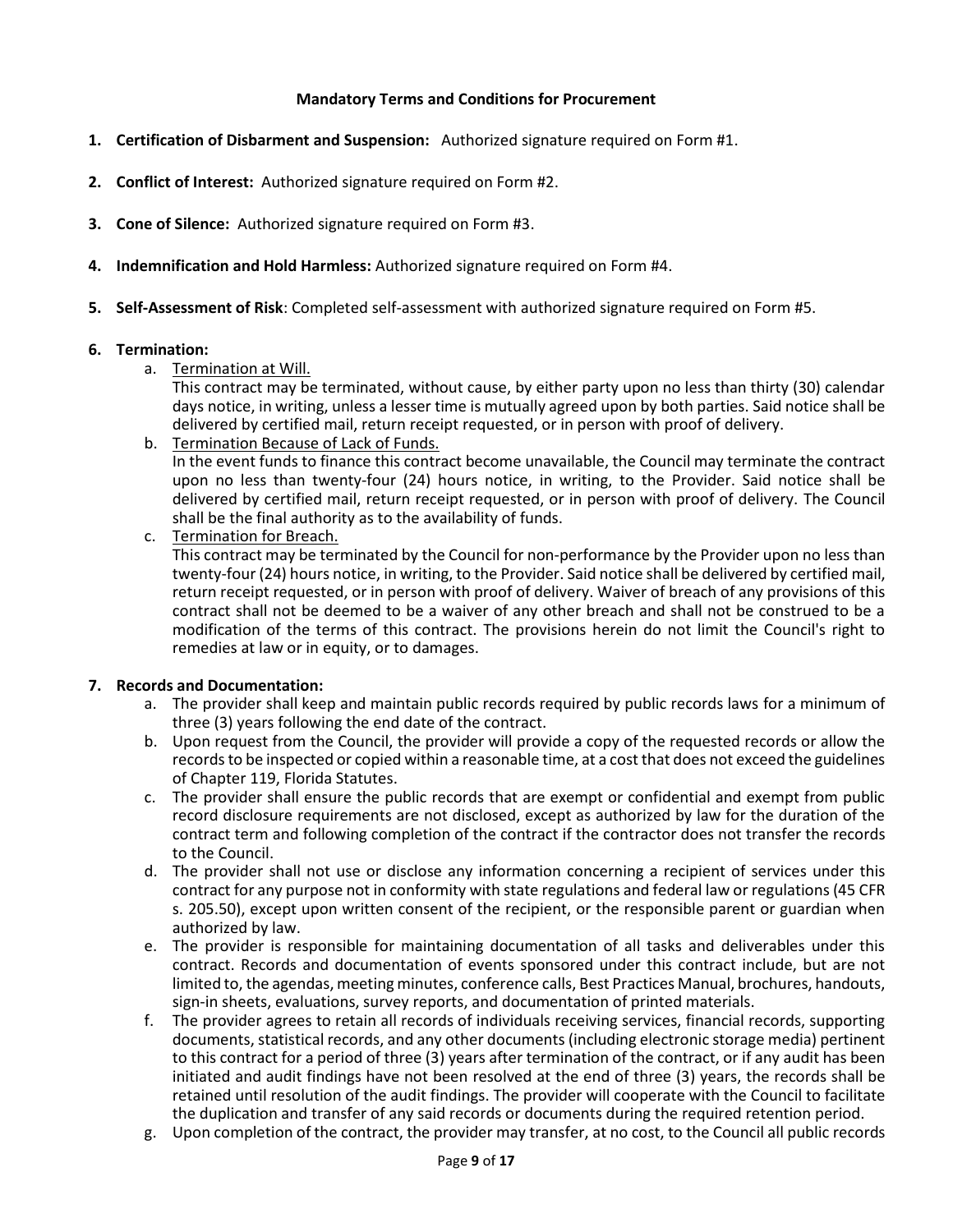in possession of the provider or keep and maintain public records required by the public agency to perform the service. If the provider transfers all public records to the Council upon completion of the contract, the provider shall destroy any duplicate public records that are exempt or confidential and exempt from public records disclosure requirements. If the provider keeps and maintains public records upon completion of the contract, the provider shall meet all applicable requirements for retaining public records. All records stored electronically must be provided to the public agency, upon request from the Council's custodian of public records, in a format that is compatible with the information technology systems of the Council. §119.0701(2), F.S.

#### **8. Nondiscrimination Policy:**

- a. All contractors who are the recipients of FDDC's funds or who propose to perform any work or furnish any goods under agreements with FDDC, shall agree to these important principles:
	- i. Contractors will not discriminate against any employee or applicant for employment because of race, religion, color, sexual orientation, or national origin, except where religion, sex, or national origin is a bona fide occupational qualification reasonably necessary to the normal operation of the contractors.
	- ii. Contractors agree to post in conspicuous places, available to employees and applicants for employment, notices setting forth the provisions of this nondiscrimination clause. Notices, advertisements, and solicitations placed in accordance with federal law, rule, or regulation shall be deemed sufficient for meeting the intent of this section.
- **9. Trafficking Victims Protection Act (TPVA) of 2000, as amended (22 U.S.C.7104):** Provider will comply with the requirements of Section 106(g) of the Trafficking Victims Protection Act (TVPA) of 2000, as amended (22 U.S.C. 7104) which prohibits contractor/consultant from (1) engaging in severe forms of trafficking in persons during the period of time that this agreement is in effect; (2) procuring a commercial sex act during the period of time that this agreement is in effect; or (3) using forced labor in the performance of the contracted services under this agreement.
- **10. Contracting with small and minority businesses, women's business enterprises, and labor surplus area firms:**  Provider will comply with the requirements of 2 CFR 200.321 to take all necessary affirmative steps to assure that minority businesses, women's business enterprises, and labor surplus area firms are used when possible.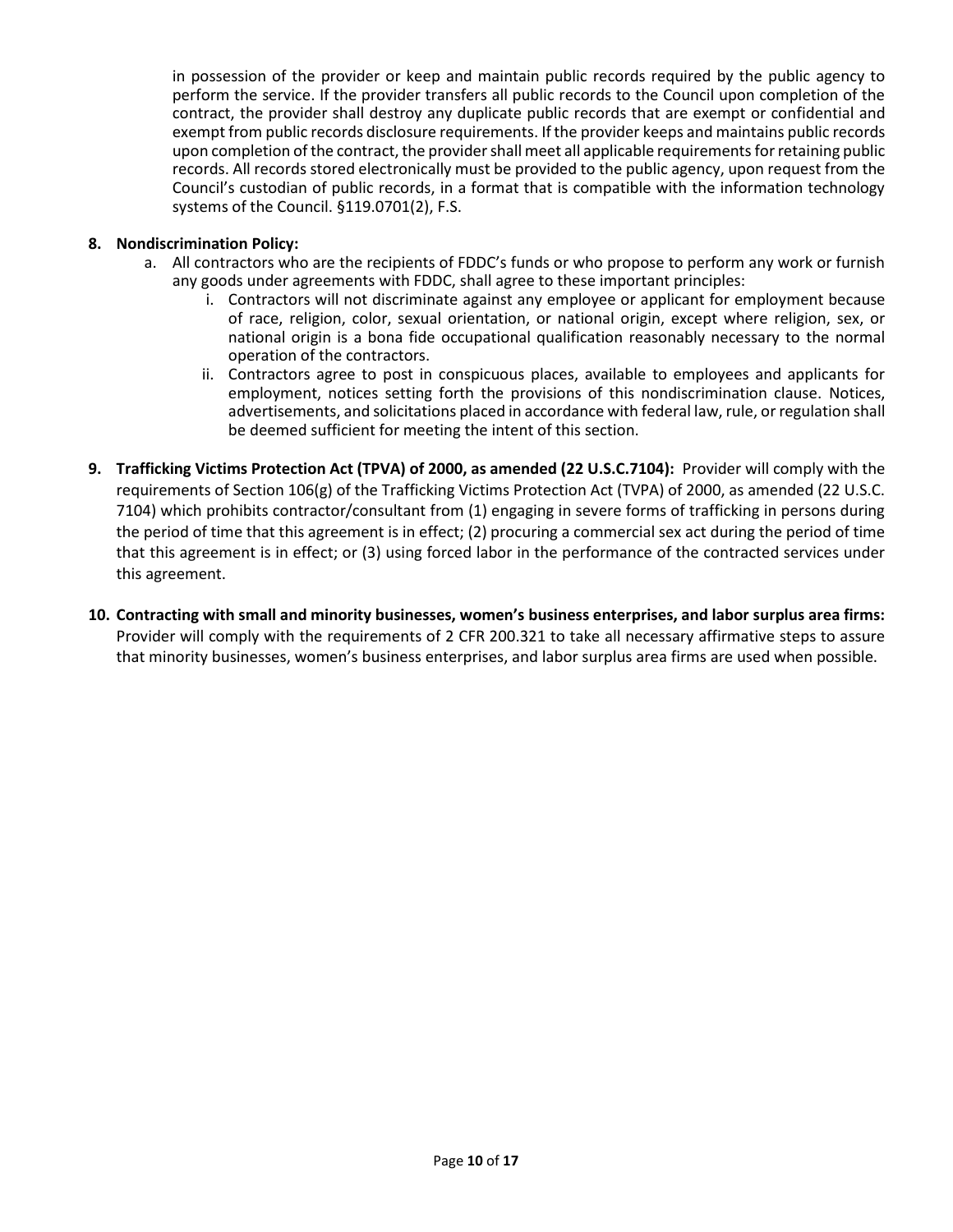## **CERTIFICATION REGARDING DEBARMENT, SUSPENSION, AND OTHER RESPONSIBILITY MATTERS**

This certification is required by the regulations (2 CFR Part 200, Appendix (II)(H)) implementing Executive Order 12549 and 12689, 2 CFR part 180, Section 180.355.

As the duly authorized representative of the offeror, I certify, to the best of my knowledge and belief, that neither the offeror nor its principals:

- 1) Are presently excluded or disqualified;
- 2) Have been convicted within the preceding three years of any of the offenses listed in s.180.800(s) or had a civil judgment rendered again it for one of those offenses within the time period;
- 3) Is presently indicted for or otherwise criminally or civilly charged by a governmental entity (Federal, State or local) with commission or any of the offenses listed in s.180.800(s); or
- 4) Has had one or more public transactions (Federal, State, or local) terminated within the preceding three years for cause or default.

| <b>OFFEROR NAME:</b>         |  |
|------------------------------|--|
|                              |  |
| <b>AUTHORIZED SIGNATURE:</b> |  |
| PRINTED NAME:                |  |
| TITLE:                       |  |
| ADDRESS:                     |  |
|                              |  |
|                              |  |
| PHONE:                       |  |
| E-MAIL:                      |  |
|                              |  |
| DATE:                        |  |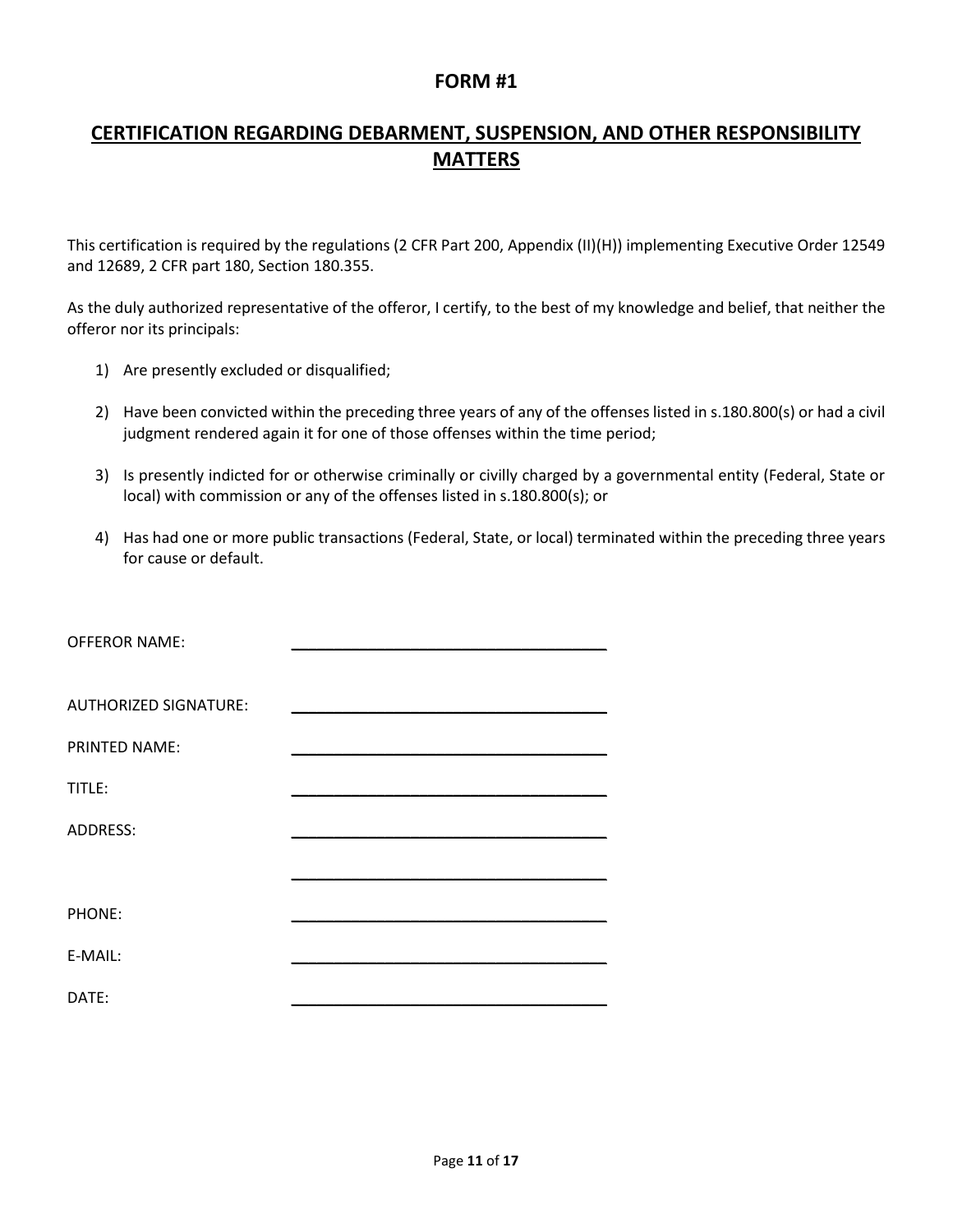### **CONFLICT OF INTEREST DISCLOSURE FORM**

For purposes of determining any possible conflict of interest, all offerors, must disclose if any FDDC employee, appointed official, or if any of its agencies is also an owner, corporate officer, agency, or employee of their business.

Indicate either "yes" (a FDDC employee, appointed official, or agency is also associated with your business), or "no".

| .<br>- - -<br>$\cdot$ $-$ |  |
|---------------------------|--|
|                           |  |

If yes, give person(s) name(s) and position(s) with your business.

**NAME(S) POSITION(S)**

| <b>OFFEROR NAME:</b>         | <u> 1950 - Johann John Harrison, martin a</u> |
|------------------------------|-----------------------------------------------|
| <b>AUTHORIZED SIGNATURE:</b> |                                               |
| <b>PRINTED NAME:</b>         |                                               |
| TITLE:                       |                                               |
| <b>ADDRESS:</b>              |                                               |
|                              |                                               |
| PHONE:                       |                                               |
| E-MAIL:                      |                                               |
| DATE:                        |                                               |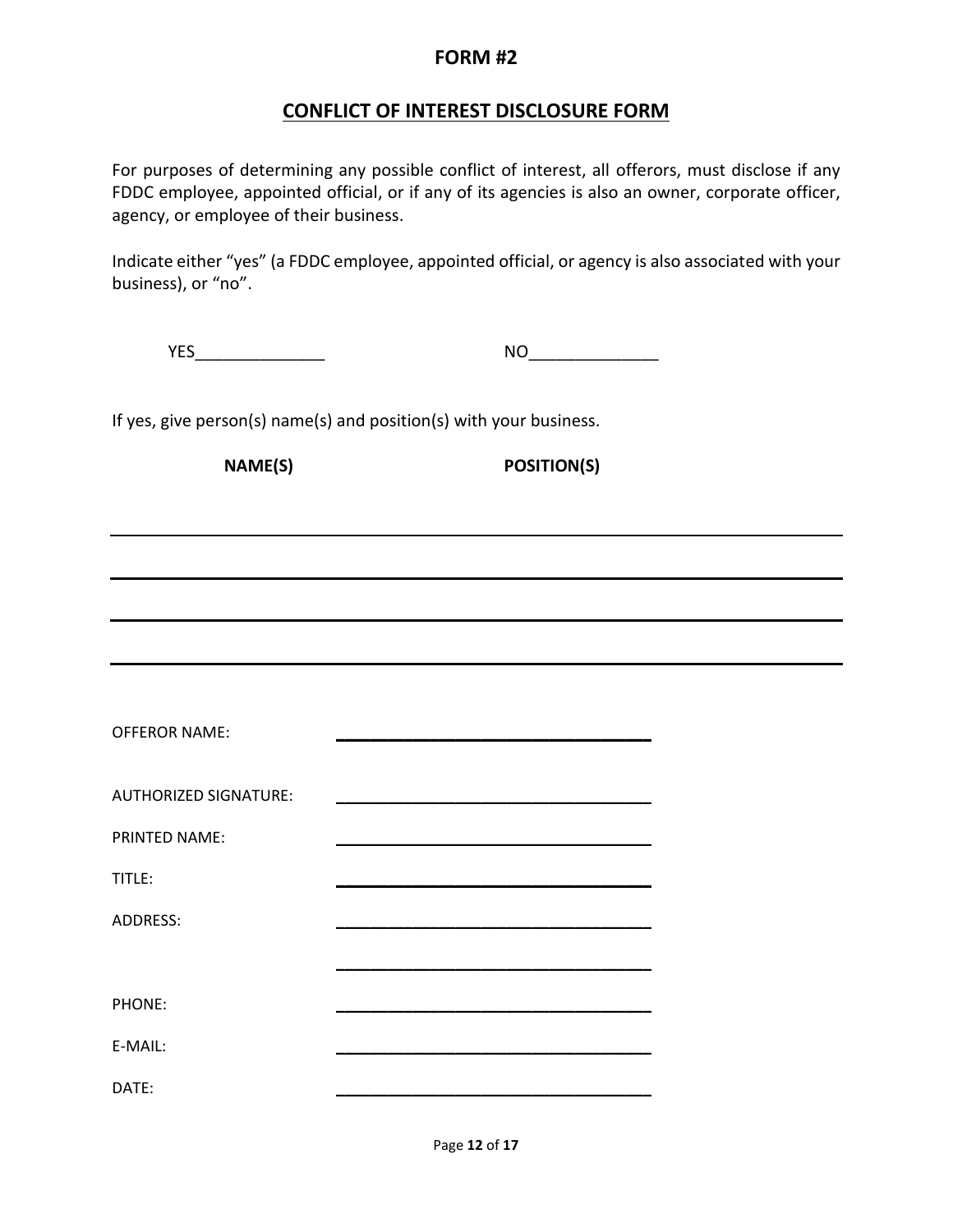### **CONE OF SILENCE CLAUSE**

FDDC has established a solicitation silence policy for this procurement **(Cone of Silence Clause)** that prohibits oral and written communication regarding all formal solicitations for goods and services (formal bids, Request for Proposals, Invitation for Proposals, Requests for Qualifications, Invitation to Quote, Invitation to Negotiate) issued by the FDDC through its staff.

The period commences upon receipt of the procurement proposal, by FDDC, and terminates upon FDDC's approval to award a contract or reject all responses.

When the solicitation silence period is in effect, no oral or written communication is allowed regarding the solicitation between prospective respondents and members of the FDDC, the Executive Director, employees or members of the FDDC Approved Review Committee. All questions or requests for information regarding the solicitation **MUST** be directed to the designated Representative listed in the solicitation.

Any information thought to affect the committee or staff recommendation submitted after bids/proposals are due, should be directed to the Executive Director or an appointed representative. It shall be the Executive Director decision whether to consider this information in the decision process.

#### **Any violation of this policy shall be grounds to disqualify the respondent from consideration during the selection process.**

All respondents must agree to comply with this policy by signing the following statement and including it with their submittal.

**By signing this certification as an authorized official of the below-referenced offeror, we hereby agree to abide by the FDDC Cone of Silence Clause and understand that violation of such shall result in disqualification of the proposal.**

| <b>AUTHORIZED SIGNATURE:</b> |  |
|------------------------------|--|
| <b>PRINTED NAME:</b>         |  |
| TITLE:                       |  |
| <b>OFFEROR NAME:</b>         |  |
| DATE:                        |  |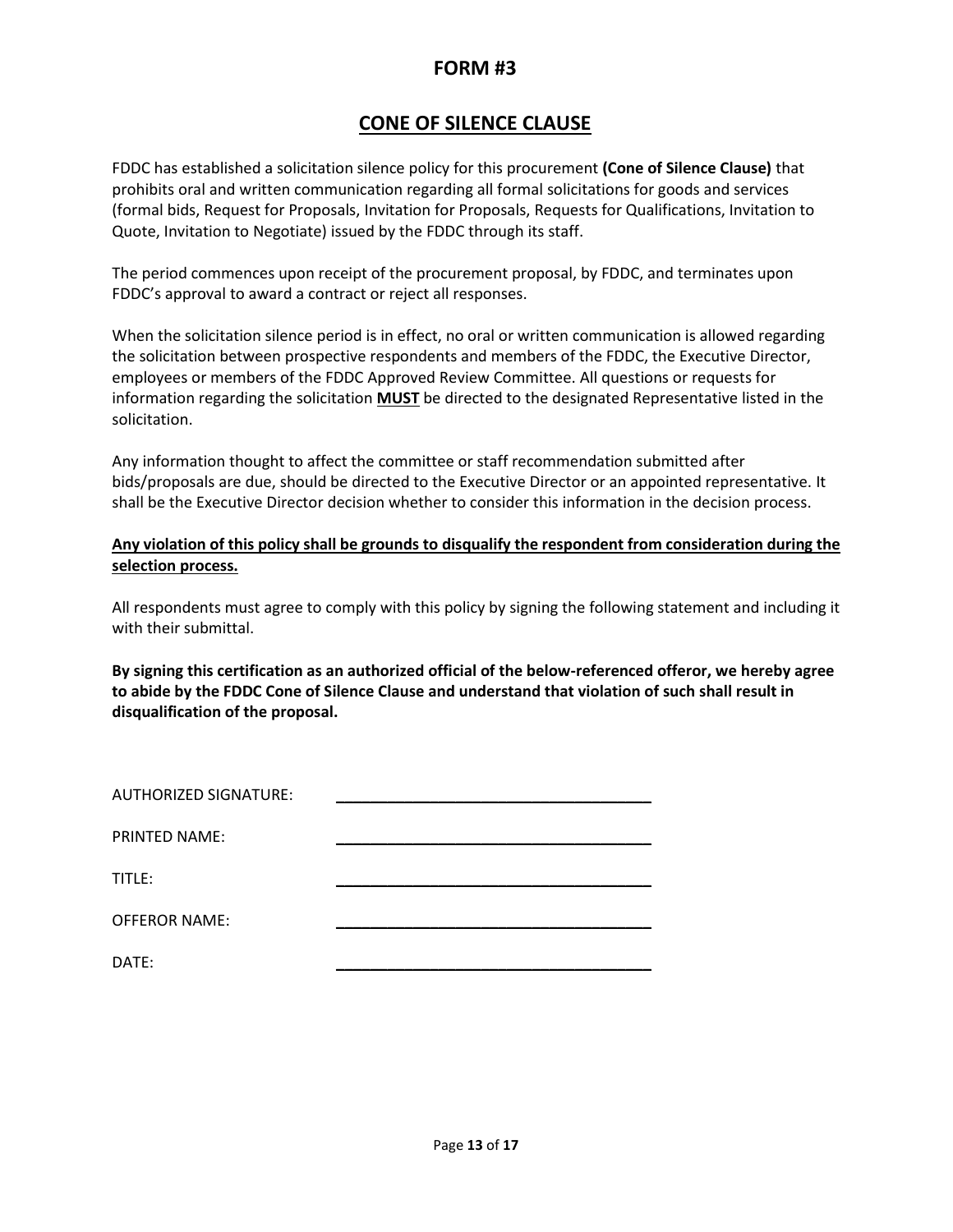### **INDEMNIFICATION AND HOLD HARMLESS**

Offeror shall indemnify and hold harmless FDDC, its officers and employees from liabilities, damages, losses, and costs, including but not limited to attorney fees, to the extent caused by the negligence, recklessness, or intentional wrongful conduct of the Offeror and other persons employed or utilized by the Offeror in the performance of this Agreement.

| <b>OFFEROR NAME:</b>         |                                |
|------------------------------|--------------------------------|
| <b>AUTHORIZED SIGNATURE:</b> |                                |
| <b>PRINTED NAME:</b>         | ______________________________ |
| TITLE:                       |                                |
| ADDRESS:                     |                                |
|                              |                                |
| PHONE:                       |                                |
| E-MAIL:                      |                                |
| DATE:                        |                                |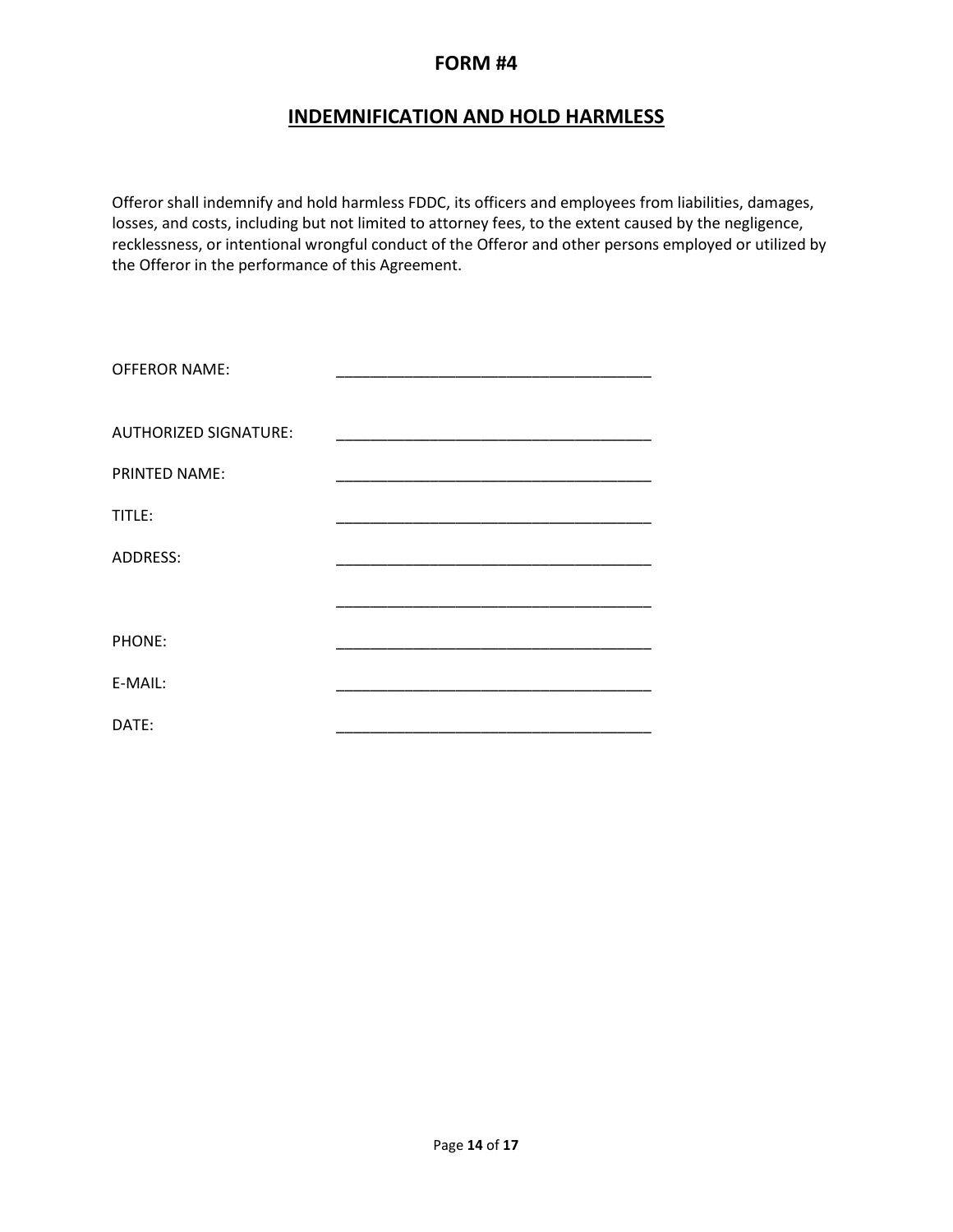# **FORM # 5 SELF-ASSESSMENT OF RISK PURPOSE AND BACKGROUND**

The purpose of the Self-Assessment is to obtain an understanding of your organization's capacity to adequately document, record, track, and report expenditures of federal funds as well as evaluate your organization's risk of noncompliance with federal statutes, regulations, and the terms and conditions of the resulting subaward. The assessment of risk is a requirement for use of our federal funds.

During the funding process, each submitted proposal will be reviewed and scored according to the criteria set forth in the Invitation for Proposals. The Council will then undertake a risk review of the offeror for each proposal scoring over a 70. This review will consist of three components: (1) a selfassessment of risk completed by the applicant; (2) inherent risk assessment; and (3) an assessment of prior performance if the offeror has previously contracted with the Council.

Based upon the following scale, an offeror will receive a rating of LOW, MODERATE, or HIGH for each applicable component. Please note that a rating of HIGH risk does not preclude the offeror from receiving the subaward. The Council's State Plan Committee will utilize the Risk Assessment ratings in its decision to fund the subaward.

| <b>Score</b> | <b>Rating</b>   | <b>Assessment</b>                                                                                                                                                                                                                                                                                                                                                                                                                        |
|--------------|-----------------|------------------------------------------------------------------------------------------------------------------------------------------------------------------------------------------------------------------------------------------------------------------------------------------------------------------------------------------------------------------------------------------------------------------------------------------|
| $0 - 3$      | HIGH            | Requires intensive follow-up and may require action<br>plan to address identified risks. Specific follow-up<br>requirements will vary but may include contract<br>conditions such as providing additional or more<br>detailed financial and project reports; establishing<br>additional prior approvals; or undergoing specific<br>technical assistance. An action plan may be required<br>to address specific areas of identified risk. |
| $4-6$        | <b>MODERATE</b> | May need improvement or technical assistance to<br>improve identified risks. Specific follow-up<br>requirements for improvement will vary but may<br>include contract conditions such as periodically<br>providing detailed financial and project reports;<br>establishing prior approvals; or undergoing specific<br>technical assistance.                                                                                              |
| $7 - 12$     | LOW             | Indicates offeror's internal controls likely to reduce<br>non-compliance or fraud. Requirements typically<br>include standard contract conditions for providing<br>detailed financial and project reports; prior<br>approvals; or technical assistance.                                                                                                                                                                                  |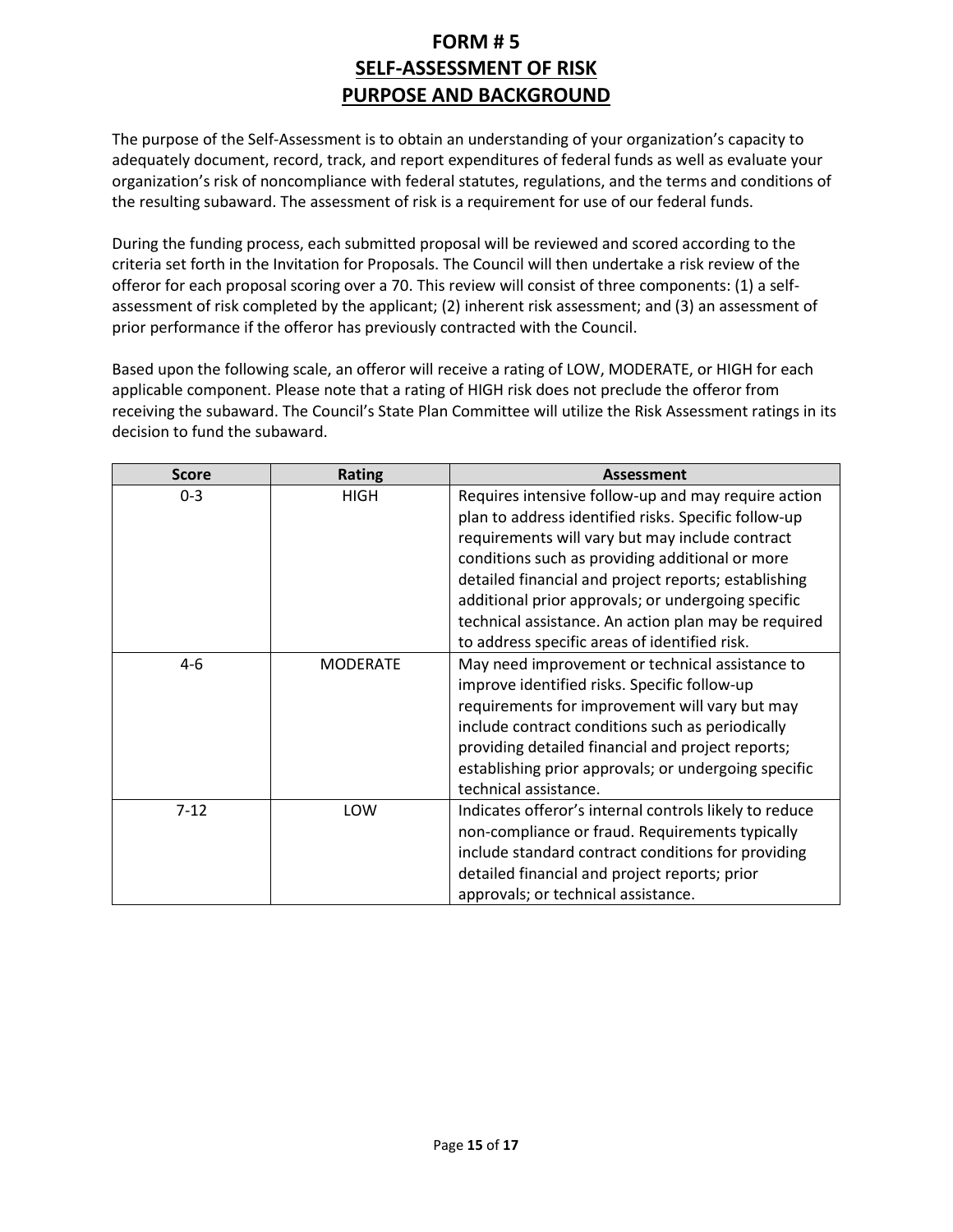# **FORM #5 SELF-ASSESSMENT OF RISK**

INSTRUCTIONS: Each offeror MUST COMPLETE the following self-assessment questions and sign/date the form.

| $\mathbf{1}$   | Does your organization have experience managing state or federal funds?                                                                                       | <b>YES</b> | <b>NO</b> |
|----------------|---------------------------------------------------------------------------------------------------------------------------------------------------------------|------------|-----------|
| $\overline{2}$ | Is the amount of the proposed funding less than 50% of your average revenues<br>for the last 24 months?                                                       | <b>YES</b> | <b>NO</b> |
| $\overline{3}$ | Does your organization have the capacity to operate on a cost reimbursement<br>basis?                                                                         | <b>YES</b> | <b>NO</b> |
| $\overline{4}$ | Is it a correct statement that your organization has not experienced a<br>significant change in personnel or accounting systems within the past 12<br>months? | <b>YES</b> | <b>NO</b> |
| 5              | Does your organization have an annual audit?                                                                                                                  | <b>YES</b> | <b>NO</b> |
| 6              | Is it a correct statement that your organization is not under a corrective action<br>plan as a result of audit or monitoring findings?                        | <b>YES</b> | <b>NO</b> |
| $\overline{7}$ | Is it a correct statement that your organization is not involved in active<br>lawsuits or has not been made aware of any potential lawsuits?                  | <b>YES</b> | <b>NO</b> |
| 8              | Does your organization have a history of submitting timely deliverables?                                                                                      | <b>YES</b> | <b>NO</b> |
| 9              | Does your organization have a history of submitting timely and accurate fiscal<br>reports?                                                                    | <b>YES</b> | <b>NO</b> |
| 10             | Does your organization have an accounting system that will track receipts and<br>expenditures by grant/contract?                                              | <b>YES</b> | <b>NO</b> |
| 11             | Does your organization have the ability to record and track staff time incurred<br>by project?                                                                | <b>YES</b> | <b>NO</b> |
| 12             | Does your organization have written policies and procedures for procurement,<br>personnel, property, and subcontracts (if applicable)?                        | <b>YES</b> | <b>NO</b> |
|                | To calculate your total score, count 1 point for each "Yes" response.<br>$Total =$                                                                            |            |           |

I have made a good faith effort to complete this Self-Assessment form. The information provided is correct, current, and complete to the best of my ability. I understand that any false or misleading responses are grounds for dismissal of this proposal, termination of the resulting subaward, and possible restrictions on future awards. I certify that my organization is currently not suspended or disbarred from doing business with the federal government.

\_\_\_\_\_\_\_\_\_\_\_\_\_\_\_\_\_\_\_\_\_\_\_\_\_\_\_\_\_\_\_\_\_\_\_\_\_\_\_\_\_ \_\_\_\_\_\_\_\_\_\_\_\_\_\_\_\_\_\_

\_\_\_\_\_\_\_\_\_\_\_\_\_\_\_\_\_\_\_\_\_\_\_\_\_\_\_\_\_\_\_\_\_\_\_\_\_\_\_\_\_\_\_\_\_\_\_\_\_\_\_\_\_\_\_\_\_\_\_\_\_\_\_\_\_\_\_\_\_\_\_\_\_\_\_\_\_\_

Offeror Name

Signature of Authorized Representative of Offeror Theorem 2011

\_\_\_\_\_\_\_\_\_\_\_\_\_\_\_\_\_\_\_\_\_\_\_\_\_\_\_\_\_\_\_\_\_\_\_\_\_\_\_\_\_

Printed Name and Title